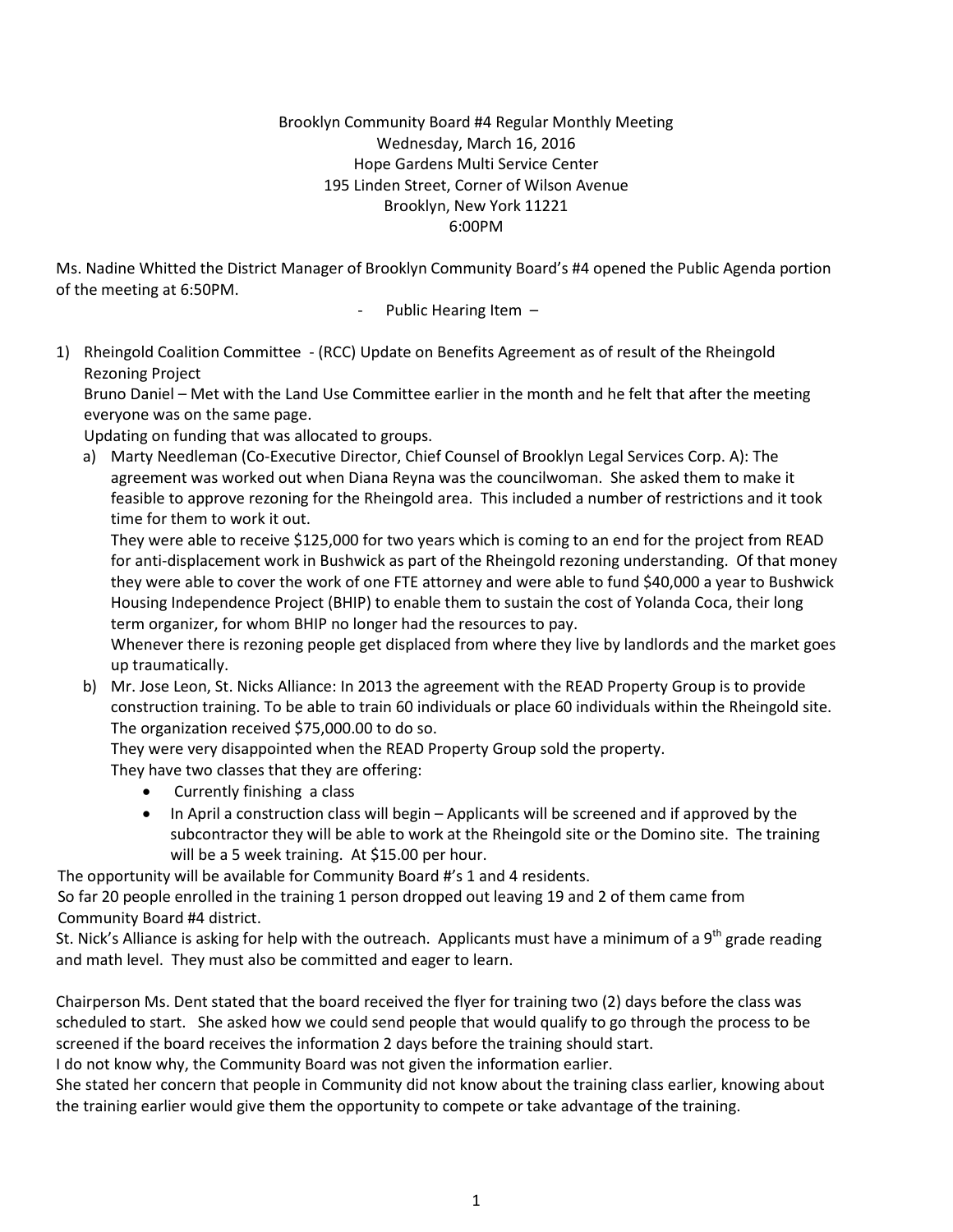Mr. Jose Leon apologized for the Community Board receiving the flyer late and he stated that it was their mistake. He stated that he brought flyers with him tonight for the class/training that will start in April and he stated that for the April class he will make sure that they have enough participants from Community Board #4 before they start the class.

District Manager Ms. Whitted stated that this is good that Community Board #4 will know in advance in the future and that the next class will not start unless they have a number of Community Board #4 participants, however she would like to work with St. Nicks Alliance in order to make sure that this is done.

Ms. Whitted stated that the flyer announcing the start of an earlier class was shown to her 3 days before the class was to start and she brought this to the attention of her Executive Committee who was not pleased.

Ms. Whitted suggested that he and his organization reach out to the (CBO) Community Based Organizations in the community. Ms. Whitted stated that this opportunity could impact someone for their betterment of their life style.

Mr. Leon stated that they will look at CBO in the community that they may have been overlooking.

Ms. Whitted asked Mr. Leon which organizations in the district did St. Nicks Alliance reached out to. Mr. Leon said that they was in contact with NYCHA. NYCHA is not considered to be a CBO stated the District Manager. When asked what other organizations, Mr. Leon said that he did not have a list with him. The District Manager suggested that they have a meeting ASAP so she can give him a list of CBO that he need to reach out to in the district, then he can come back to the board with the results.

Mr. Leon said that he would do that.

Ms. Martha Brown: What are the age requirements?

Mr. Leon: The minimum age is 18 years old. There is no maximum age, however the person interested must be able to lift 20-25lbs of weight in order to be able to work on the construction site.

Mr. Austen Martinez: He called the number on the flyer twice and there was no answer the first time and the second time the answering machine was full. Mr. Martinez also mentioned that there were no flyers around the project site so that people could be aware of the opportunity.

Mr. Leon stated that they put up the flyer in one location but will check with the contractor to see if the flyer can be but up in other places.

Ms. Whitted asked that Mr. Leon show her the names and addresses of the people who are being screened so as to make sure that these people do live in Bushwick.

The screening process does not guarantee a job. The screening process prepares them for what is needed or/and required in order for them to get the job. If the meet the qualifications chances are that they will be hired but St. Nicks Alliance cannot guarantee them the job.

c) Mr. Bruno Daniel, Senior Housing Project:

Site info:

• 7 Lots of Land (11-23 Montieth Street, Brooklyn, NY 11206) Total site area: 15,000 square ft. Site History:

- 11-23 Montieth reserved for affordable housing Co-owned by Southside United HDFC (Los Sures) and CUFFH
- Los Sures is acting as developer of the site
- CB 4 request senior housing Until recently there was not funding for senior housing not economically feasible to develop
- Funding recently opened up

Current Funding:

- SARA (Senior Affordable Rental Apartments) Program HPD program to fund development
- HAP (Housing Assistance Program) Project based rental assistance vouchers; tied to individual apartments in the building rather than tenants

Building and Tenant Makeup: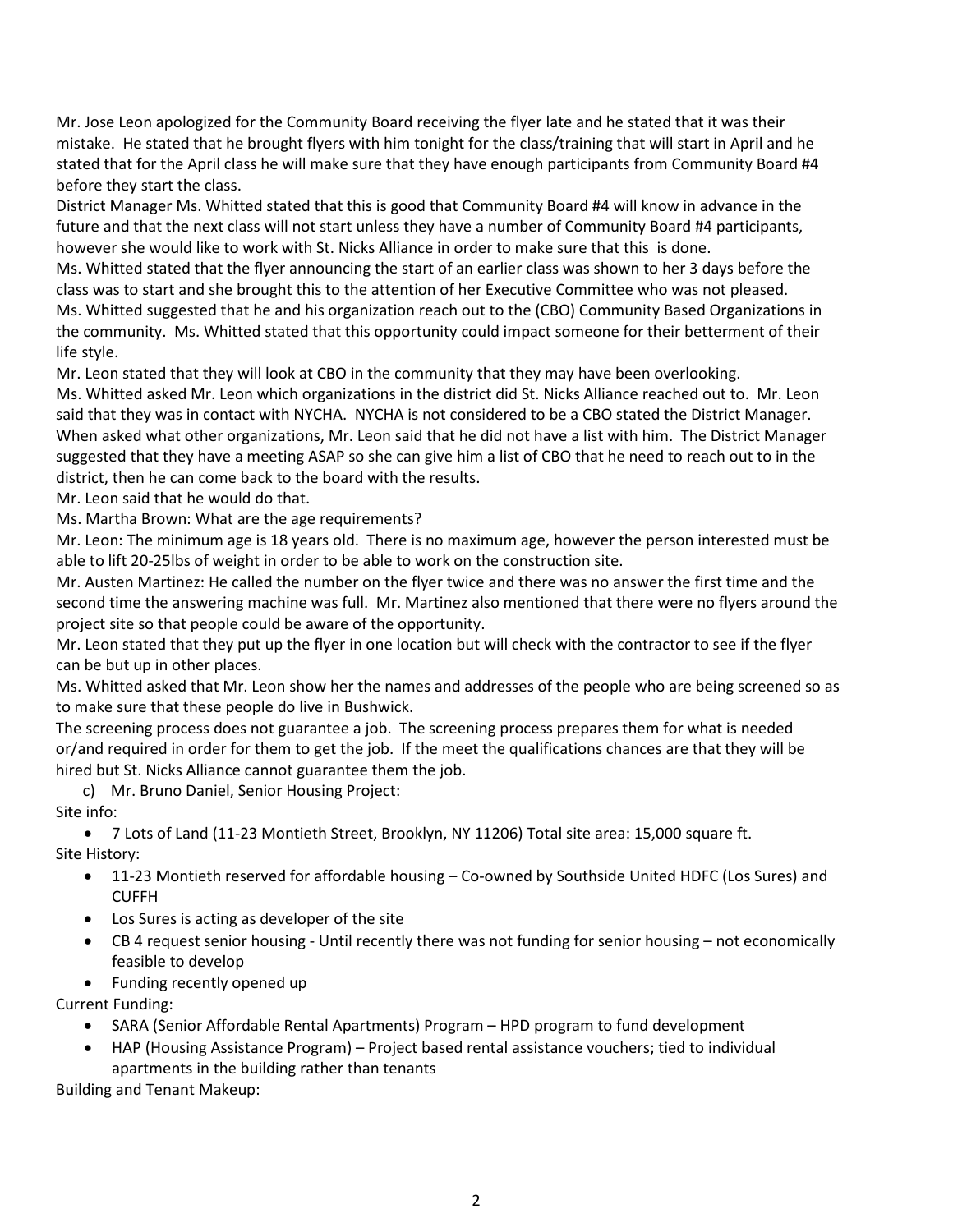- Roughly 70 Units
- 100% affordable( no market rate units)
- To qualify, tenants need to be seniors (62 years of age and over) with incomes up to 60%% of AMI
- 50% of units have CB4 preference
- Per SARA requirements, 30% reserved for homeless seniors referred by a New York City or NY State agency

Community Amenities:

- Community space for tenants
- Security
- Incorporating green and active design

# Timeline:

- Currently reviewing architect proposals, and beginning environmental studies
- Anticipated Breaking Ground: around June 2017
- 2) NYC Department of Transportation Bushwick Community Bicycle Planning:

Slideshow Presentation by Inbar Kishoni.

Community Bicycle Network Development Process Planning 2015

Community Outreach and Engagement, Data Collective and Evaluation, Street Network Limitations and Opportunities & Potential Routes and Facility Type.

Implementation 2016

Seek Community Board support for Phase 1 projects, Implement Phase 1 projects & Steering Committee evaluation and input for Phase 2

### Implementation 2017

Seek Community Board support for Phase 2 projects, Implement Phase 2 projects & Steering Committee evaluation and input on full network

Outreach and Engagement

In November a kickoff meeting was held-in August 2014 an online survey was launched.

February 2015: First Community Workshop: March & April 2015: Bike shop visits were made April 2015: Mobile Workshops at Eco-Station Earth Day Event & Public Surveying at Myrtle-Wyckoff M/L Stop May 2015: Public Surveying at Jefferson L Stop, visits to Schwinn Clubs & Bike Shops, Second Community Workshop was held June 2015: Mobile Workshop at Shape Up Bushwick, Mobile Workshop at Arts in Bushwick & the online survey was closed out 6/30/2015.

August 2015: Bike Lanes at El Puente, Tabling at Assemblywoman's Maritza Davila Parade Data Collection and Evaluation – Survey: Bike Routes Wanted

- Preference for streets currently used
- High preference for east/west commercial corridors that serve entire neighborhood
- No strong preference for specific north/south routes shows that we can prioritize geometry and connectivity

Street Design: 1-Way Dedicated Bicycle Lanes

Bushwick 1-Way Mixed Use Streets can fit: Space for cyclists, Narrows travel lane to calm traffic, no parking impact, cyclists kept out of door zone

Bushwick Street Types: 2-Way Mixed Use

- Remainder of Bushwick Streets
- Examples: Myrtle Avenue
- Broadway
- Wilson Avenue
- Wyckoff Avenue
- Gates Avenue
- DeKalb Avenue
- Bushwick Avenue
- Flushing Avenue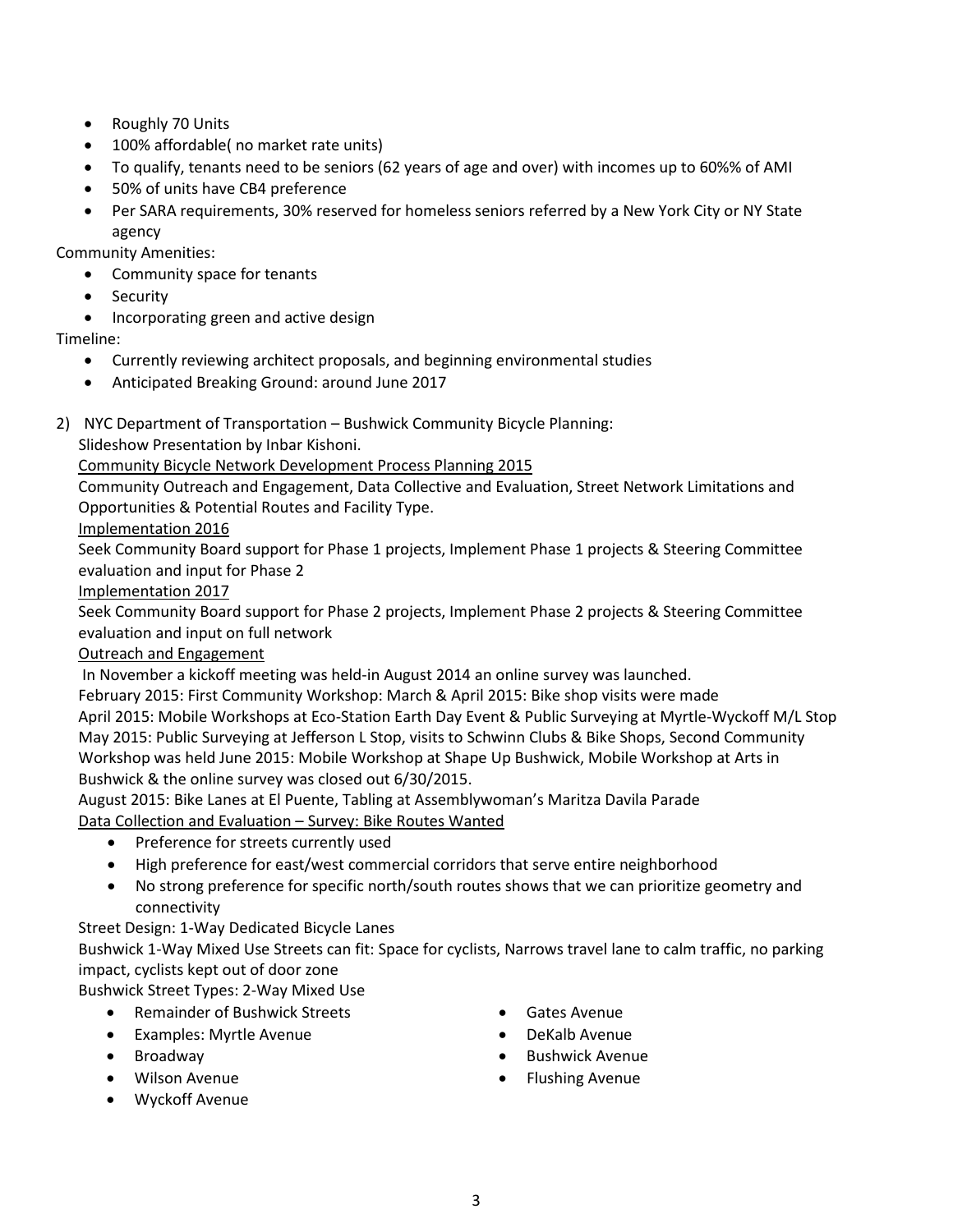- 34-44 Width is too narrow for bicycle lanes without significant changes
- Higher traffic volumes
- Complicated geometries

Paula Melendez read letter from Assemblywoman Martiza Davila regarding the Bushwick Network project. Assemblywoman expressed her concerns in the letter and asked that the board members hold off on voting for the project until the project members have spoken to the merchants and shoppers who have been using the Knickerbocker Avenue for decades.

District Manager: Due to the board not having a quorum last month when it was time to vote, voting took place based on last month's presentation. (7:35PM) NYC Department of Transportation: Bushwick Community Bicycle Planning Members voted: Motion for bicycle lane approved 13 Members -YES 10 Members - NO 2 Members - Abstain Det. D. Franco stating to the DOT: Lane markings should be visible and clear for the cyclist to see, also pedestrian markings need to be improved so that they can be safe

First Roll Call, 7:45PM: 27 Members were present this constitute a quorum.

Ms. Dent asked for the acceptance of the agenda with any necessary corrections. Ms. Gladys Puglla motioned to accept the agenda as written. It was second by Mr. Robert Camacho. Motioned Moved.

Ms. Dent asked for the acceptance of the previous month's minutes with any necessary corrections. Ms. Virgie Jones motioned to accept the previous month's minutes with any necessary corrections. The motioned was second by Ms. Mary McClellan. Motioned Moved.

### **CHAIRPERSON'S REPORT: 7:46 PM**

Ms. Julie Dent welcomed all in attendance to the March 16, 2016 meeting of Community Board #4. She asked that the Elected Officials and / or their representatives introduce themselves and state their respective contact information with their address and telephone numbers.

- 1) Jacklyn Reyes Representing Assemblyman Eric Martin Dilan, 366 Cornelia Street, Brooklyn, NY 718-386-4576
- 2) Celeste Leon Representing Councilman Rafael Espinal, 786 Knickerbocker Avenue, Brooklyn, NY 11207, 718- 642-8664
- 3) Yamilky Crisostomo, Representing the Brooklyn Borough President Eric Adams, 209 Joralemon Street, Brooklyn, NY 11201, 718-802-3809
- 4) Shelton Jones Representing District Attorney Kenneth Thompson, 350 Jay Street, Brooklyn, NY 11201-2908, 718-250-3146
- 5) Jennifer Representing Councilman Antonio Reynoso, 244 Union Avenue, Brooklyn, NY 11211, 718-963-3141
- 6) Miguel Suarez Representing Martin Malave Dilan, 718 Knickerbocker Avenue, Brooklyn, NY 11221, 718-573- 1726

City, State or Federal Agency Representatives were asked to introduce themselves and state their respective contact information such as their name, address and telephone number.

1) Maggie Mangual, Program Manager – Wyckoff Heights Hospital, Sexual Health Behavior, 718-508-4669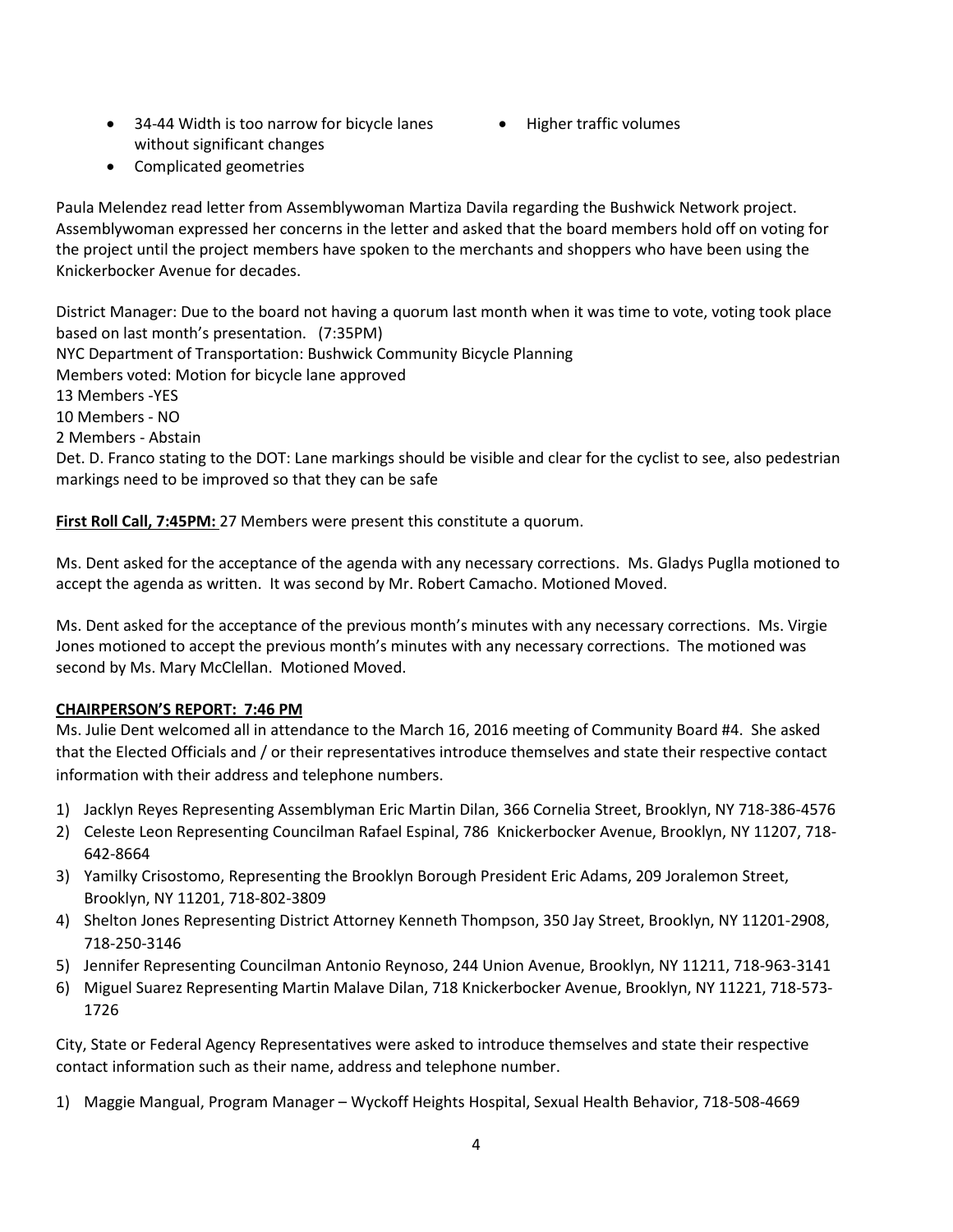- 2) Deputy Inspector Max Tolentino, 83<sup>rd</sup> Pct. 480 Knickerbocker Avenue, 718-574-1697
- 3) Detective Franco, 83<sup>rd</sup> Pct., Community Affairs Unit, 480 Knickerbocker Avenue, 718-574-1697

Ms. Dent invited Deputy Inspector up to say a few words as to what is happening in Bushwick and she thanked him for consistently and providing monthly updates.

**Deputy Inspector Tolentino, 83rd Precinct: 8:01PM**

He invited anyone who encounters a bad experience with one of his police officers to contact him right away. They can even call 311 if necessary.

Crime is down in year to date, but up in the 28 day period.

Do not become a victim of crime protect your information when using and shopping on the internet.

The Brooklyn Borough President's Office has updated the current membership listing. The board has 43 members assigned.

On February 22, 2016 the following members received a certified letter from the board advising them of their attendance status according to the By-Laws. The letter also stated that it is imperative that they attend today's meeting to inform the board of your membership intentions. Should they not attend, the board would then recommend their removal from the board.

1) Katiuska Cabral 1988 (2001) (2012) 4) Armenta Simuel

- 2) Robert Murray 1980 1990 120 States 1, 1990 100 States 1, 1990 100 States 1, 1990 100 States 1, 1990 100 States 1, 1990 100 States 1, 1990 100 States 1, 1990 100 States 1, 1990 100 States 1, 1990 100 States 1, 1990 100 S
	-

3) Cyril Joseph 6) Evadne George

The only member who responded was Ms. Evadne George who attend that due to death in the family she could not attend tonight's meeting.

Based on the board's By-Laws the other members are being recommended for removal.

In accordance to the By-Laws, during the month of April the board elections should be conducted. The Chairperson requested volunteers from board members to serve as the Nomination Committee and conduct Election of Officers for 2016-2017.

The volunteers are:

Gladys Puglla, Mary McClellan, Vernedeaner Shell, Raul Rubio, Christopher Graham

Wyckoff Heights Medical Center

The hospital is seeking community members to join the Institutional Review (IBR) to review research protocols proposed by investigators at Wyckoff Hospital in order to determine the safety of the study participants and to ensure that the confidentially of study participants is secured.

It is important that the IBR include Community Members as part of the committee. Their role is to make sure that they feel comfortable with the research that is being proposed and that the study materials are understandable, particularly that the consent form and other patent materials are clear.

Commitment: The participants should have a degree of comfort reading protocols or administrative documents. Participants are requires to attend monthly meeting which will be held every 4<sup>th</sup> Thursday at 2:00PM. The availability to review documents shared electronically, and the willingness to respond to email discussions about specific proposals and committee logistics.

The community participant member cannot be anyone who is employed by Wyckoff Hospital or anyone who is applying for a position within the institution. Interested individuals may contact: Danielle Beiling at [DBeiling@wyckoffhospital.org](mailto:DBeiling@wyckoffhospital.org)

 $83<sup>rd</sup>$  Information/Update: Burglaries are up within the Community District – a majority of these perpetrators are gaining access using no force at all. This means that they are entering through UNLOCKED FRONT DOORS AND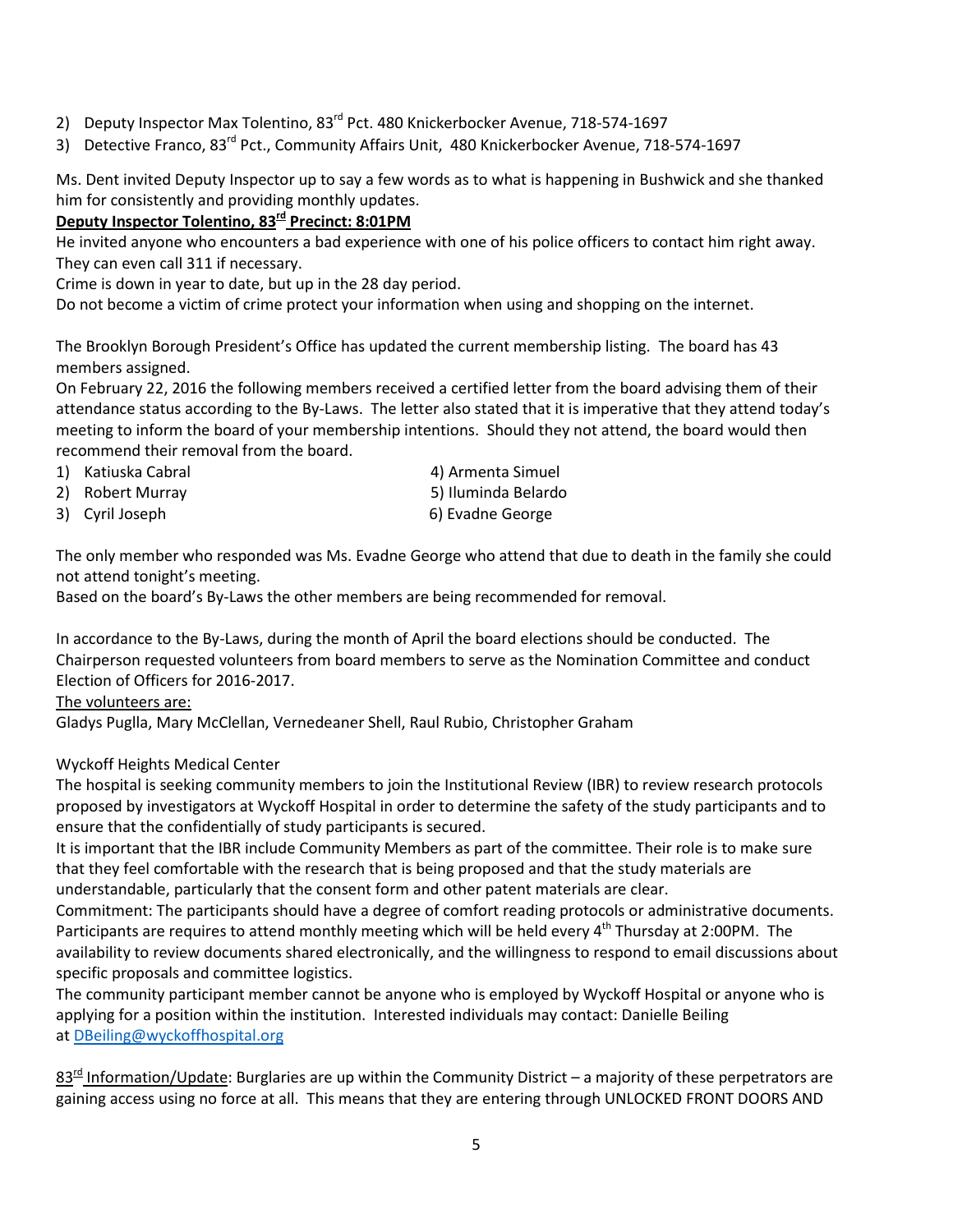WINDOWS. The area where there is an influx of robberies is: Grove Street to Stockholm Street from Wilson Avenue to St. Nicholas Avenue. Prevention is the key.

### Life-Audrey Learning Center located at 272 Moffat Street:

HEALTH FAIR will take place on Friday April 15, 2016 from 11:00AM to 4:00PM. Hospital, Dental/Doctor Offices and Community Based Organizations are invited to participate. Registration forms are due no later than April 11, 2016. If you have any questions please call the Audrey Johnson Learning Center at 718-574-0130 or email them a[t audreyjo272@aol.com](mailto:audreyjo272@aol.com) 

Community Education Council District 32 meeting: Thursday, March 31, 2016 – I.S. 347, 35 Starr Street between Central and Wilson Avenues at 6:00PM

Summer Youth Registration is now under-way: Apply online at [www.nycyep.com](http://www.nycyep.com/) deadline is Friday, April 15, 2016. Questions can be answered at 1-800-246-4646.

#### **DISTRICT MANGER'S REPORT: 8:13PM**

Met with the Executive Director of the NYS Liquor Authority regarding issues associated with the request for license to sell alcohol from establishments in the district. The community has been inundated with liquor license requests.

Attended Housing and Land Use Committee Meeting

Women's History Month Presentation – March is Women's History Month. Many organizations including the Life Audrey Johnson Learning Center take the opportunity to celebrate women. The celebration focused on local women who work and live in the community. Assemblywoman Davila and the District Manager attended the celebration and they also interacted with the children by reading stories to the.

Woodhull Hospital's Legislative Luncheon: An update was provided on Legislative and Budget Issues

Borough Service Cabinet Meeting – Department of Buildings was present to participate in a conversation with Brooklyn District Managers

Met with NYC Comptroller Scott Stringer: Approximately 12-15 Community Leaders met with Comptroller Stringer so that he could discern firsthand what the most important issues people in Bushwick are faced with. Items discussed included but was limited too: extremely high rents, AMI-which should represent communities, not cities/metropolitan areas, child-care worker parity, where are residents who are being priced out moving to. The Comptroller stated he would conduct a study on the issue "where are people from neighborhoods moving to once they are priced out of their community. The results will be discussed with our Civic and Religious Committee (CRC) meeting in the future.

Community Board #4 is planning for the next Brooklyn Day Parade and Festivities which will take place Thursday, June 2, 2016.

Health Hospitals and Human Services Meeting: The Department of Health under the leadership of Dr. Mary Bassett has re-launched Community Health Profiles to help make data district specific, instead of using zip codes which over-laps communities. Also geography based on community districts and greater emphasis on social determinants. Bushwick's data is staggering and provides a real snap shot at what areas are lagging behind in terms of life expectancy, teen births, pre-term births, obesity and diabetes, infant mortality, poverty,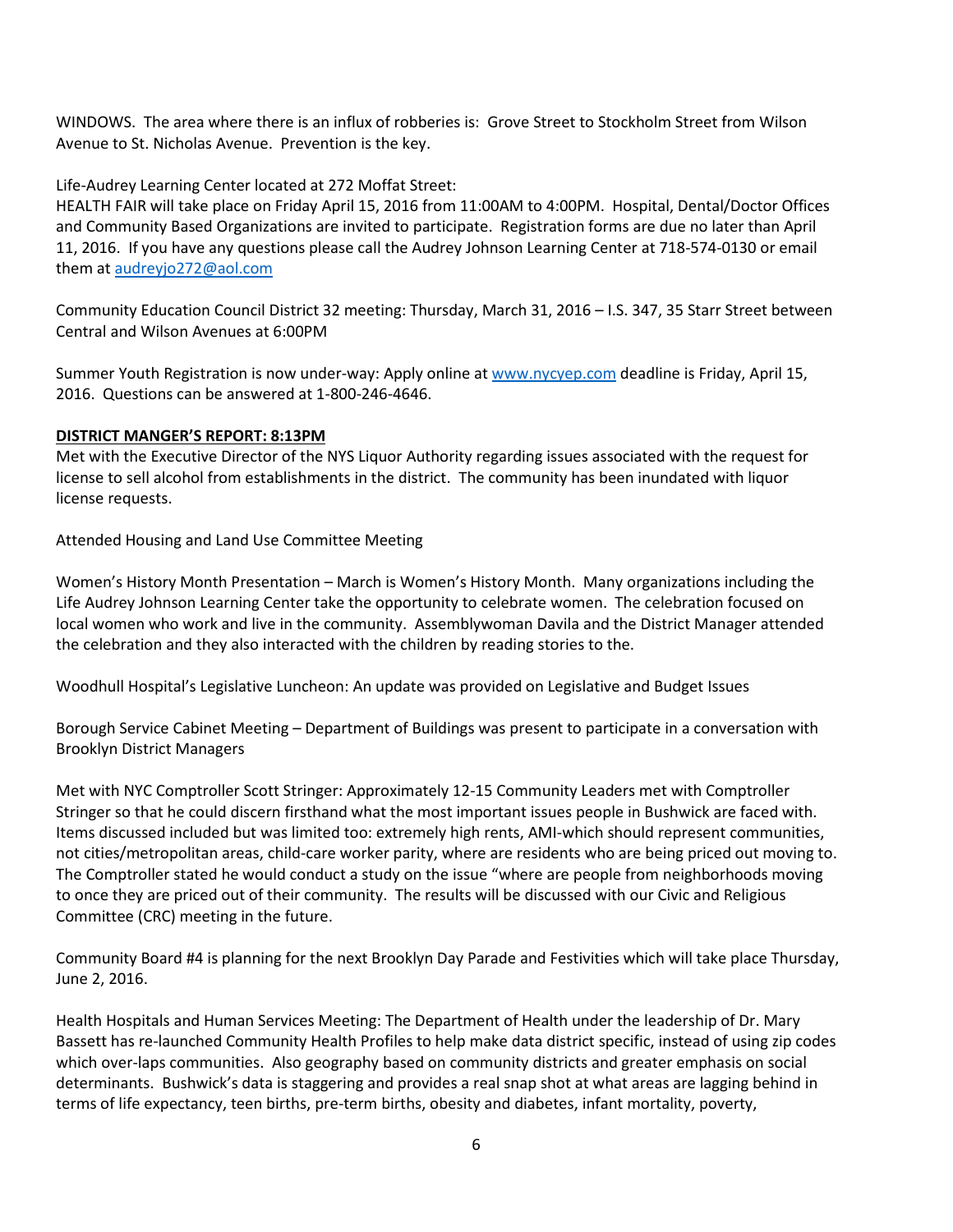unemployment, rent burden, elementary school, New HIV diagnoses, absenteeism, air pollution, incarceration and violence.

Other Issues:

Rat Academy – Will take place during the month of April. There will be a three hour course on how to protect your property against rodent infestation.

National Grid – Has planned construction work to improve the reliability of our gas system. Capital Construction: 60 days duration on Menahan Street and Grove Street.

NYC DOT New Muni-Meter Installations – Beginning in June 2016 meters will be installed along all of Broadway. According to DOT Muni-help create vibrant retail corridors by encouraging vehicular turnover, in addition to offering several customer-friendly features including a convenient pay and display system. Teachers at various schools along Broadway – EBC High School, PS 274 and the Day Cares Centers are complaining of lack opportunity for parking while in class.

Department of Transportation – Vision Zero Public Workshop: Myrtle/Wyckoff Avenues/Ridgewood Terminal Intersection and Plaza.

Date: Tuesday, March 29, 2016, 6:30PM, IS 77 located at 976 Seneca Avenue in the Cafeteria, Ridgewood NY 11385

The District Manager will try to set up a workshop to be held in Brooklyn. She would like to have it at Bushwick Campus.

### **Committee Reports: 8:25PM**

Civic and Religious Committee Meeting (CRC), Chairperson: Ms. Elvena Davis

Meeting Held on Thursday, March 10, 2016 at 4:00PM, 1420 Bushwick Avenue, Suite 370, Brooklyn, NY 11207 Members Attending: Elvena Davis

Others Attending: Nadine Whitted, DI Tolentino, Det. Franco, Daryl Thomas, Joanna Bosquet – Metro Plus Health Plan

Items Discussed:

Parade Planning 2016, Shape Up Bushwick IV, Thursday, June 2, 2016

Route: Beginning at Wilson Avenue/Weirfield Street, Left on Wilson Avenue to Putnam Avenue to Central Avenue, Left on Central Avenue to Halsey Street, Left on Halsey to Wilson Avenue

Grand Marshall: Det. Damarys Franco

Activities: Yoga, Aerobics and fitness

Sponsors: Health Care Education Project, Metro Plus, Bogopa, Wyckoff Heights Medical Center, Woodhull Hospital, and the list is still growing

The CRC will host a meeting with the Health and Hospitals & Human Services Committee (HHH) . A suggestion as to the next meeting date is Thursday, March 31, 2016 at 4:00PM, 1420 Bushwick Avenue, Suite 370.

Health Hospital and Human Services Committee (HHH), Chairperson Ms. Mary McClellan Meeting Held on Monday, March 14, 2016 at 4:00PM to 6:00PM, 1420 Bushwick Avenue, Suite 370, Brooklyn, NY 11207

Items Discussed:

1) NYC Department of Health Mental Hygiene – Dr. Torian Easterling

Update on 335 Central Avenue – organizations who will be providing services from site Bushwick's Health Statistics

2) Shape up Bushwick Planning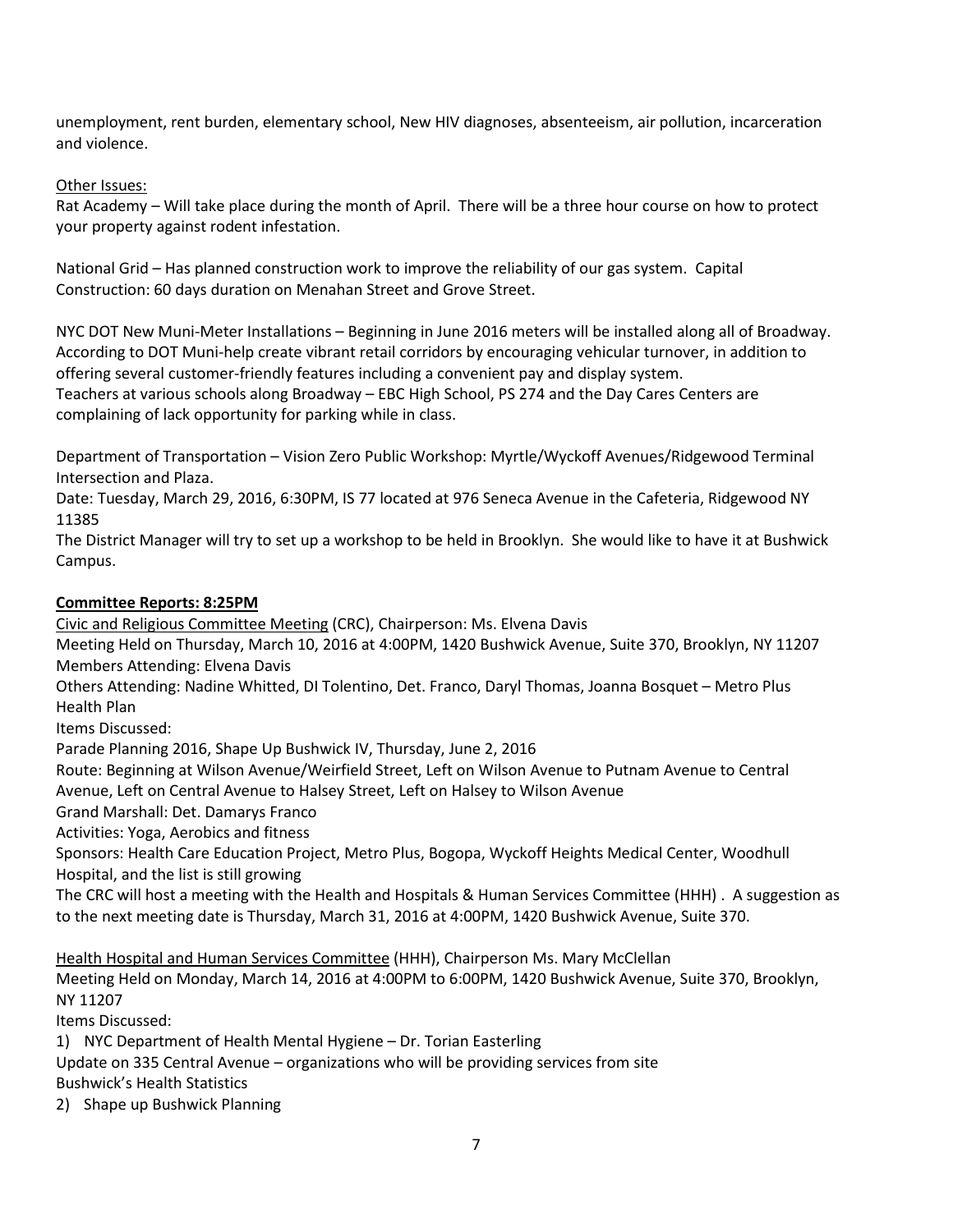Housing and Land Use Committee Meeting (HLU). Chairperson: Ms. Martha Brown

Meeting Held: Tuesday, March 1, 2016 at 4:00PM, 1420 Bushwick Avenue, Suite 370, Brooklyn, NY 11207 Members Attending: Martha Brown, Robert Camacho, Sandy Nurse, and Freddy Fowler Others Attending: Nadine Whitted, Kevin Worthington – NYC Council Member Reynoso, Comm. Rep. Marty Needleman, Adam Meyers, Lina Lee, Alex Drimal – Brooklyn Legal Service Corp. A, Edwin Delgado – Residents, Elana Taubman, Alan Yu, Sandy Rozario – Los Sures, Luz Yolanda Coca –BHIP/CMs, Stephanie Canal – CUFFH, Sharon Cromwell SIEU 32BJ

Items Discussed- Benefits Agreement resulting from the Rheingold Rezoning Project. The following organizations received funding to provide an array of service to local Bushwick residents who are impacted by the Rheingold rezoning. The District Manager requested that the organizations provide in writing a synopsis the work that each will have performed, contributions, etc.

Los Sures – Sandy Rozario – Housing Director

Bushwick Housing Independent Project (BHIP) Catholic Migration Services (CMS)

Brooklyn Legal Services Corporation – A

St. Nicks Alliance – (They was not present at the meeting) CUFFH

NYC Council Member Reynoso Community Representative Kevin Worthington – Presented the committee with:

- A map of the Rheingold Site
- Grid depicting ownership/land size/affordability

# Sanitation Committee Meeting (SAN), Chairperson: Mr. Raul Rubio

The Sanitation Committee meeting will be holding its next Committee meeting on March 28<sup>th</sup> from 5:30PM to 7:30PM. This meeting is open to the public and will be held at 1420 Bushwick Avenue, room 370 the Community Board #4 office.

All are encouraged to attend and bring any concerns that they have about the sanitation issues in Bushwick. We ask that the residents in Bushwick call 311 if they have noticed places where people have been dumping garbage and where garbage is piling up. You can also report these issue with the Community Board at 718-628-8400. To help with the situation, Councilman Espinal's office has collaborated with the Department of Sanitation and Community Board 4, and has set up an **E—Waste Event on Saturday, April30th from 10am to 4pm at Irving Square Park** (Halsey and Knickerbocker)

For more information:

Electronic equipment not specifically covered by local or state regulations (such as loose cables, cameras, GPS devises, and microwaves) can be discarded in regular garbage. Items made of, mostly metal or ridge plastic can be recycled with other metal/glass/plastic items.

NYC apartment buildings with 10 or more units can sign up with **e-cycleNYC** for free and convenient recycling collection service. Sign up at:

<http://www1.nyc.gov/assets/dsny/contact/programs/apartment-programs-inquiry.shtml>

### **Recommendations – 8:34PM:**

NYC Department of Transportation: Bushwick Community Bicycle Planning Members voted: Motion for bicycle lane approved 13 Members -YES 10 Members - NO 2 Members - Abstain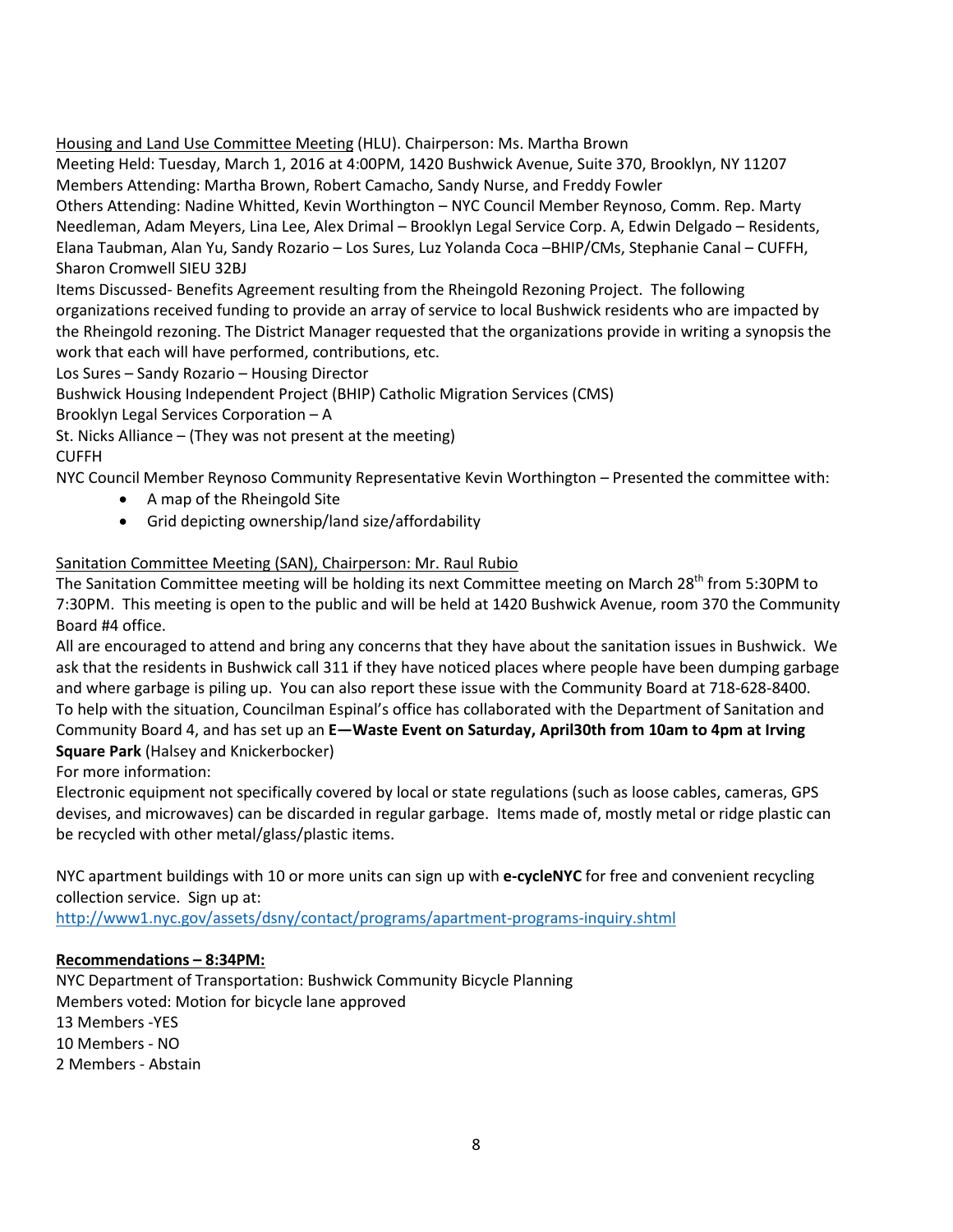### **Announcements - 8:41PM:**

**VISION ZERO PUBLIC WORKSHOP** on Tuesday, March 29, 2016 at 6:30PM to 8:00PM.

### **Myrtle – Wyckoff Avenues / Ridgewood Terminal: Intersection and Plaza**

NYC DOT is proposing to enhance safety and public space at the intersection of Myrtle Avenue, Wyckoff Avenue and Palmetto Street, where the L train and the M train subways connect to the Ridgewood Bus Terminal. Please join us to share your input about safety and plaza design at this busy intersection where Brooklyn and Queens connect. Tuesday, March 29, 2016 at 6:30PM to 8:00PM. Please arrive by 6:15PM. Location: IS 77, 976 Seneca Avenue, Cafeteria.

Contact: Leroy Branch (Brooklyn) 646-892-1350 or Samantha Dolgoff (Queens) 212-839-2510 at NYC DOT. Please provide advance notice for accessibility accommodations.

Workshop Goals: Identify Street Safety Concerns, Discuss Street Design Solutions, Gather Community Input and The Next Steps & Project Timeline.

**VISION ZERO PUBLIC WORKSHOP** on Wednesday, April 27, 2016 at 6:30PM to 8:00PM. Please arrive by 6:15PM.

### **Myrtle – Wyckoff Avenues / Ridgewood Terminal: Intersection and Plaza**

NYC DOT is proposing to enhance safety and public space at the intersection of Myrtle Avenue, Wyckoff Avenue and Palmetto Street, where the L train and the M train subways connect to the Ridgewood Bus Terminal. Please join us to share your input about safety and plaza design at this busy intersection where Brooklyn and Queens connect.

Location: Bushwick School for Social Justice (Cafeteria) 400 Irving Avenue, Brooklyn, NY 11237. A 5 minute walk from the L and M trains at Myrtle-Wyckoff Station

Contact Leroy Branch (Brooklyn) 646-892-1350 or Samantha Dolgoff (Queens) 212-839-2510 at NYC DOT. Please provide advance notice for accessibility accommodations. This event is not sponsored by the Department of Education

Whose Job is it to Stop Luxury High-Rises?

The Brooklyn Anti-gentrification Network Demands that Community Board are Elected, Not Appointed and that they are not just "Advisory" but have Veto Power!

Community Boards:

- 1) Have a say in land use, but do not have the power to stop developers from building the luxury high rises that is destroying our communities.
- 2) Are appointed by each Borough President and therefore may not have total freedom to represent the community.
- 3) Don't have veto power to stop invasive development.

We want an election process that will give Community Boards independence and freedom to represent us, the residents. We want Community Boars to be more than just "Advisory" and we want them to have Veto Power. We will work to change the New York City Charter so that Community Boards will be more powerful to protect us!!!

Join Us to Demand Elected Community Boards!

Brooklyn Borough Hall, 209 Joralemon Street, Brooklyn, NY 11201

March 30, at 12 Noon.

Phone" 646-820-6039, Email: [info@BANgentrification.org](mailto:info@BANgentrification.org)

The Silent Barn: Welcome to our house! An exhibition of sculpture, photography, collage, drawing. Painting & poetry by Bushwick's Youth. Special performance by: Sammus Monsters of Brooklyn, March 26<sup>th</sup> from 2-6PM. The Silent Barn located at 603 Bushwick Avenue. Take J, M, and Z trains. For more information: bit.ly/CasaExperimental Senior Citizens Housing Fair